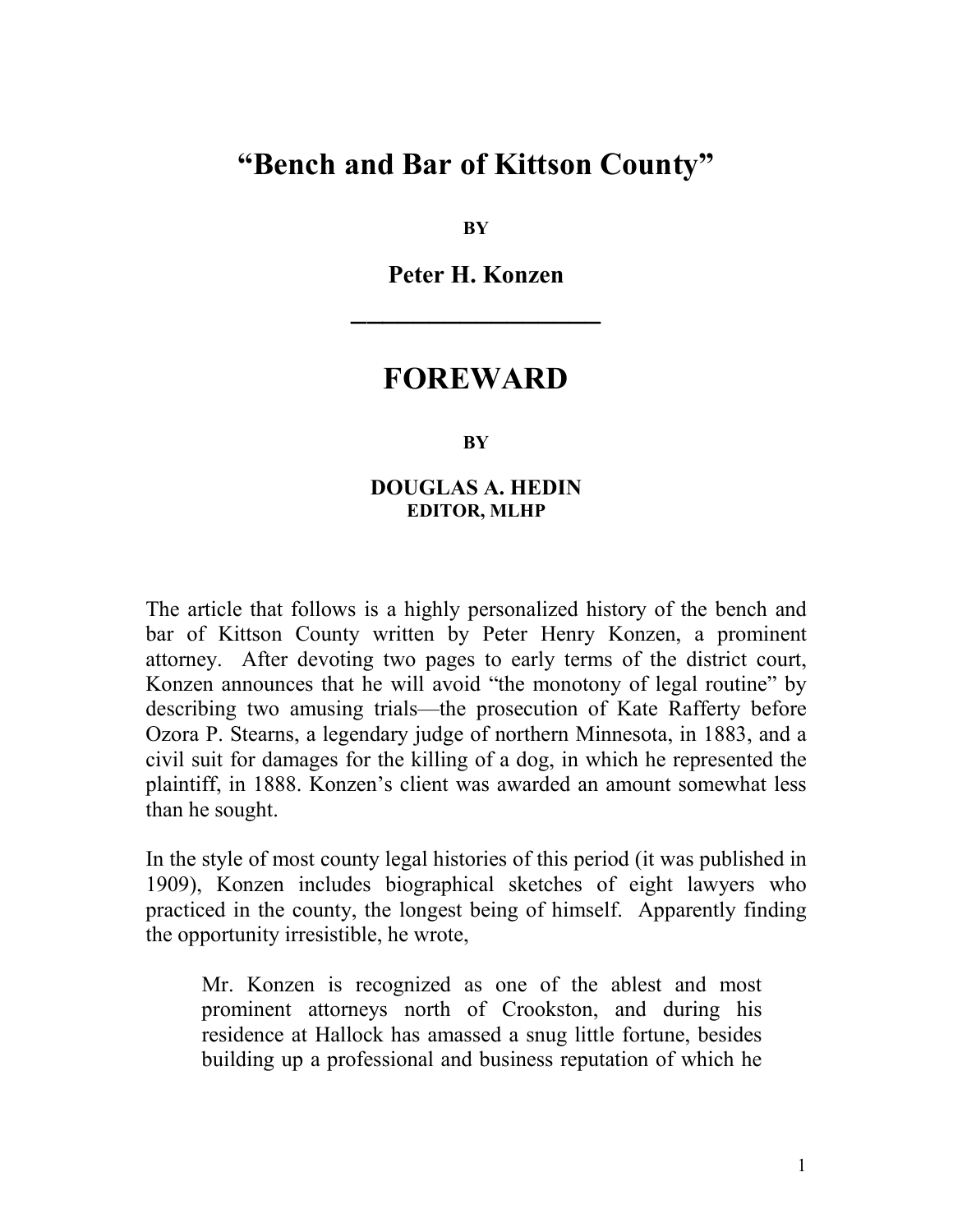may well be proud. He has helped in an eminent degree to shape the destiny of his city, and when the history of Kittson shall be written he will appear as one of its most conspicuous figures.

There is an ironical footnote to this flattering self-portrait. Konzen died on July 15, 1935, twenty-six years after the publication of his article on the county bench and bar. His death was headlined on the front page of the Kittson County Enterprise on July 17, 1935. The newspaper described not only Konzen's final days but also, under the subheading "Biography," his youth, education and early years in the county. Almost all of that "biography" was taken verbatim from Konzen's earlier self-portrait. Thus Peter Henry Konzen was placed in the unusual position of writing much of his own obituary.

## Passes To His Eternal Reward

### Peter Konzen, Pioneer and Highly Respected Citizen Passes Away After Long and Useful Service to City and Community

Today Hallock mourns the passing of one of her most outstanding venerable citizens and townsmen. Peter H. Konzen, who died at his home in this city on Monday, July 15th at the age of 78 years, one month and 18 days—he has gone his reward.

Hallock never had a finer citizen and more devoted father. Quiet, unpretentious, wonderfully human and amazingly competent, he represented the best that a city can expect from its citizens. His more than half a century of life in our city was a precious gift to his fellows. He had done much good and was ready day or night to serve the needs of anyone who called on him. He never made any fuss about living—he just lived, which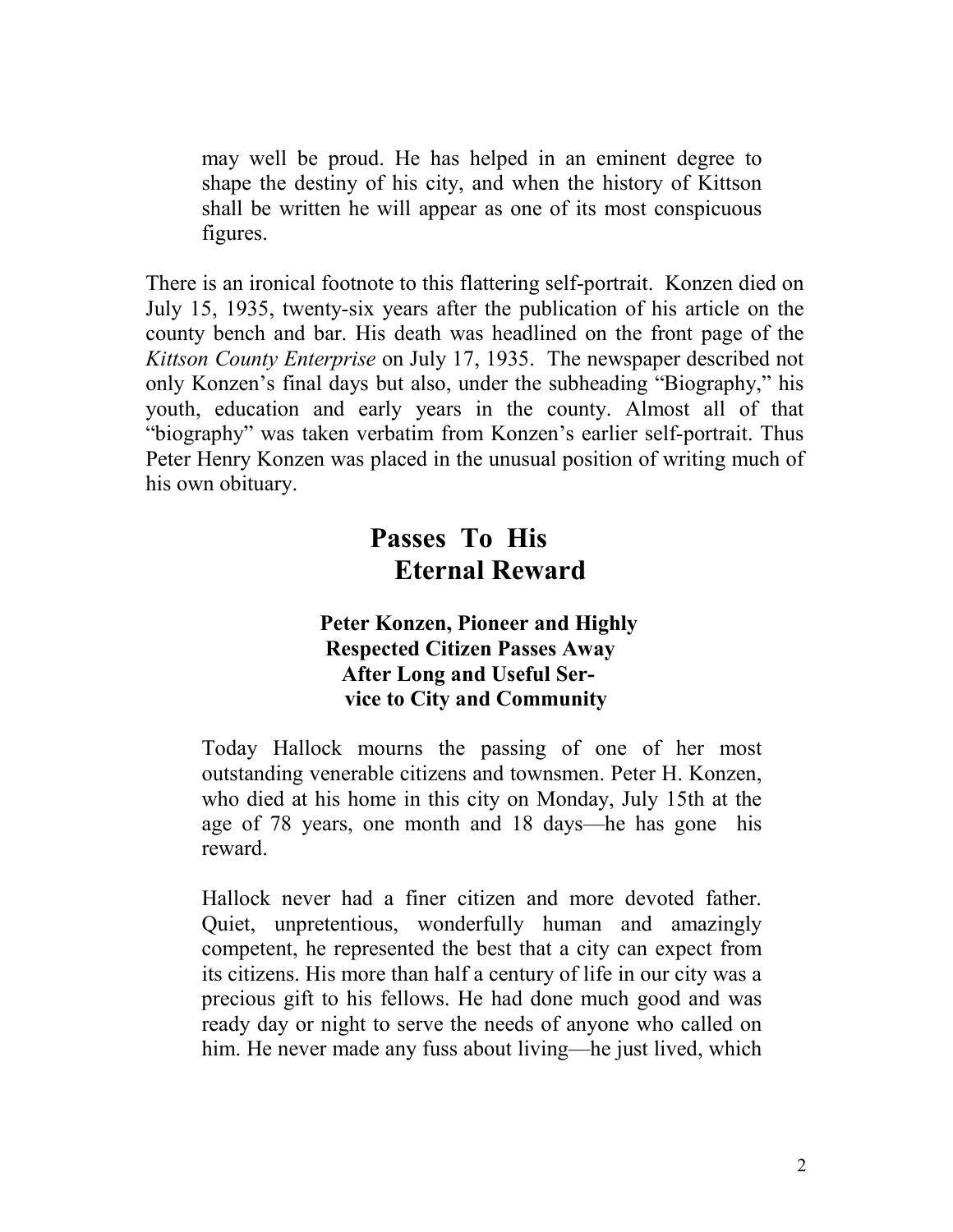is a priceless legacy to those of us who are inclined to philosophize.

He was a man of quiet, retiring disposition and minded his own business, both with reference to himself and others. In his youth, he was of good physique, but of late years had suffered afflections incidental to advanced years, which at times confined him to his bed and home. About a week before his death he again became afflicted and gradually and slowly sank, growing weaker and weaker, with but little pain until about three days before his death when he became overcome with chills. At the last, however, death came peacefully and quietly, and while apparently in sleep, his breath came slower and slower, until the last. All of his family were at his bedside excepting a daughter, Mrs. F. V. King, who in a race with death across the continent failed to arrive in time to see her father alive. During his final illness he was watched over by members of his family and friends and a special nurse.

The funeral services were held from St. John's Episcopal church Wednesday afternoon with Rev. S. J. Hedlund officiating, The cortege was the largest ever gathered In Hallock which testified to the high esteem in which the deceased was held in the community. The active pallbearers were members of the Kittson County Bar Association of which the deceased, was a member. They were: A. D. Bornemann, Wm. L. Peterson, J. E. Sundberg, C. J. Hemmingson, John Matt Brendal, Lyman Brink. The honorary bearers were twenty pioneer citizens of the town. The district bar association also sent delegates to attend the funeral. These were: L. S. Miller, Martin O'Brien, Wm. P. Murphy, W. E. Rowe, F. A. Grady, Crookston; H. O. Chommie, C. M. Bishop, Theodore Quale, Thief River Falls; Judge B. B. Brett, W. O. Braggans, Oscar Knutson and Rasmus Hage, Warren.

The remains were laid to rest in the family lot at Greenwood cemetery, beside those of his wife who preceded him in death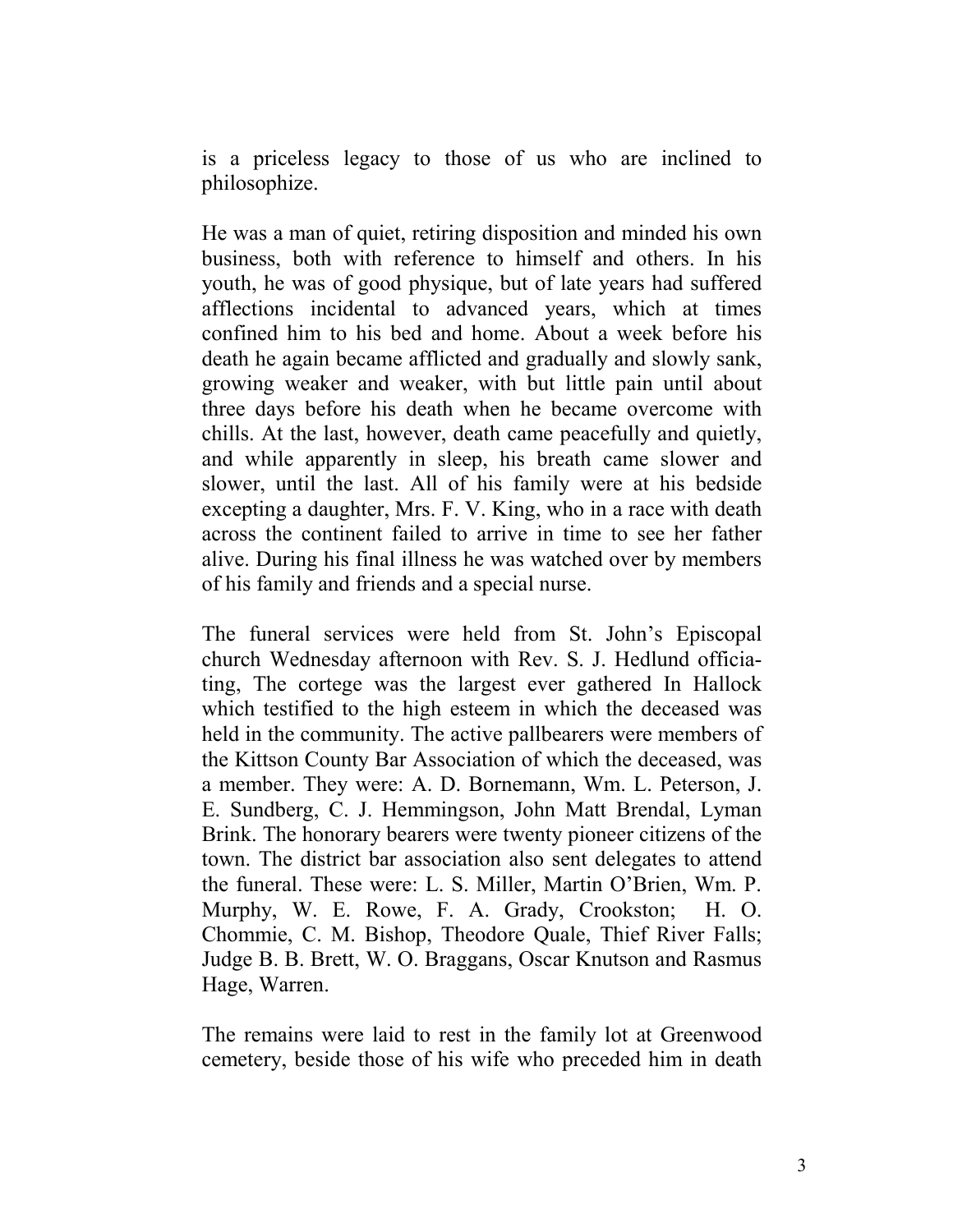several years ago, and thus has passed away another of our old timers—they are passing away and soon only their memories will be left. May they all leave as pleasant recollections as does our friend and venerable townsman—God rest his gallant soul.

### Biography

Peter H. Konzen was one of the pioneers of Kittson county, having located here in the spring of 1881, when a young man of 24 years. He was born on the 27th of May, 1857, in Chickasaw county, Iowa, on a farm now embracing the site of the village of Lowler. His parents emigrated form Germany in 1852 and the following year located on the farm upon which deceased was born. He was the third child of a family of five, all of whom have since passed away, excepting one, Mrs. Kate Buchholz living at Forest City, Ia. He was educated in the public schools of Lawler, afterwards attending an academy at Bradford in that county and completing his education at the University of Iowa City and at Boyleer's Mercantile College at Keokuk, Iowa. His boyhood life was spent upon the farm until the age of 17 when he began teaching while completing his education.

In 1878 he began the study of law, first in the office of Judge H. H. Potter at New Hampton and afterwards under the direction of John R. Geeting, a gentlemen who later rose to considerable distinction as a criminal lawyer in the city of Chicago. Mr. Konzen first came to Minnesota in 1879 and entered the law office of a Mr. Parker at Sleepy Eye, where he remained until the fall of that year when he again returned to Iowa to enter the newspaper business, editing the Lowler Herald until the spring of 1881, when he sold out and returned to Minnesota and locating at Hallock, then a hamlet numbering not more than half a dozen buildings, where he opened a law office, and in the words of the immortal Horace Greely, "grew up with the country."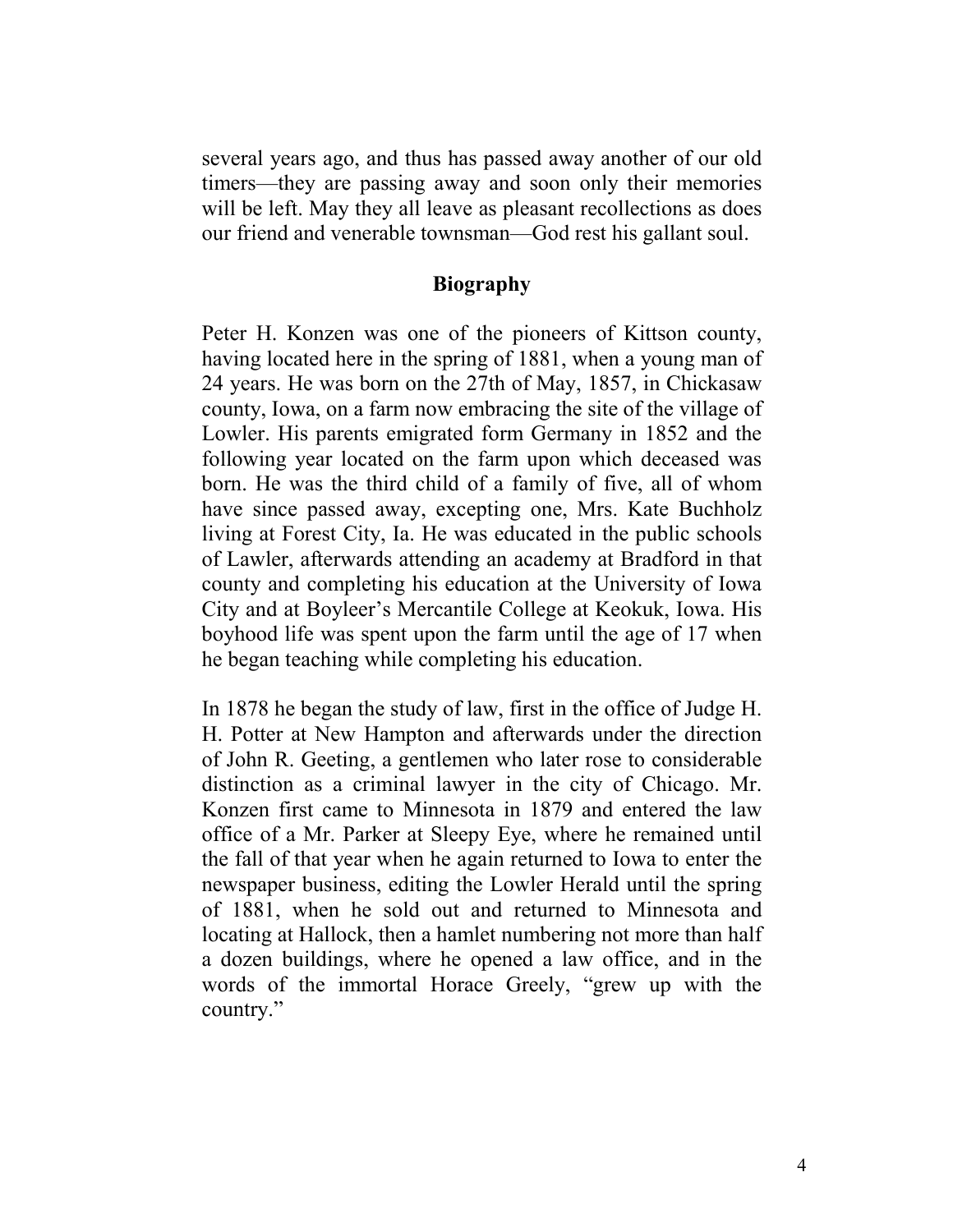In the fall of 1881 Mr. Konzen was elected superintendent of schools for Kittson County which position he held for several years, having been three times re-elected. He had since held various public offices, as County Attorney, president of the Kittson County Agriculture Society and in 1898 was the Republican nominee for member of the state legislature. Although defeated by the tide of populism at that time, he received a creditable vote and conducted a model campaign. In 1916 he was again the nominee for his party for member of the state legislature and this time was elected by a comfortable majority. Mr. Konzen was one of the most progressive and public-spirited citizens in Kittson county. He was for many years a member of the Hallock school board, and it was chiefly owing to his push and perseverance that this thriving little city can now boast of a high school second to none in the state. Mr. Konzen was elected mayor of Hallock in 1897 and held the office for a dozen or more consecutive years to the eminent satisfaction of her people. He had also served as a member of the state drainage board, probate judge and in his time had filled various town and village offices, so that he had helped in an eminent degree to shape the destiny of his beloved city and community.

During his early career in Hallock, he was associated in the law business with W. H. Alley, now deceased, and in 1901 Mr. Konzen and J. D. Henry formed a co-partnership for the purpose of conducting a real estate, loans, insurance and collection business in connection with the law business. Mr. Henry is not a lawyer but handled the insurance, loans, collection and real estate business of the firm and was very successful, especially in the sale of real estate.

Konzen's article appeared first on pages 944 to 951 of the second volume of History of the Red River Valley. It has been reformatted. Page breaks have been added. His spelling and punctuation have not been changed.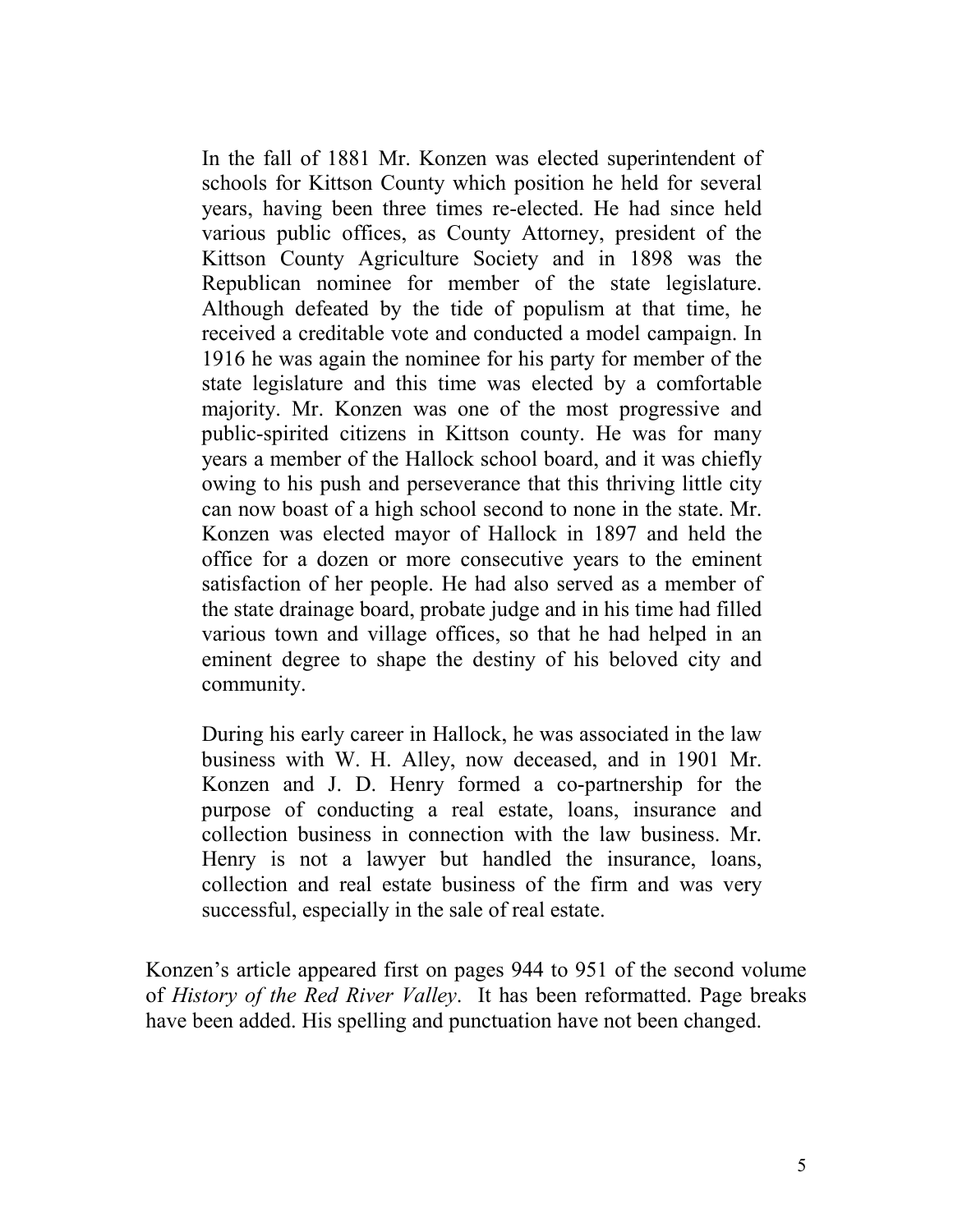"Bench and Bar of Kittson County" \*

IN

## **HISTORY**

**OF** 

# THE RED RIVER **VALLEY**

PAST AND PRESENT

Including an Account of the Counties, Cities, Towns Villages of the Valley from the Time of Their First Settlement and Formation

BY VARIOUS WRITERS

IN TWO VOLUMES

## VOLUME II

 $\mathcal{L}_\text{max}$  and  $\mathcal{L}_\text{max}$  and  $\mathcal{L}_\text{max}$  and  $\mathcal{L}_\text{max}$ 

 $\mathcal{L}_\text{max}$  and  $\mathcal{L}_\text{max}$  and  $\mathcal{L}_\text{max}$  and  $\mathcal{L}_\text{max}$  and  $\mathcal{L}_\text{max}$ 

### ILLUSTRATED

 HERALD PRINTING COMPANY GRAND FORKS

 C. F. COOPER & COMPANY CHICAGO

1909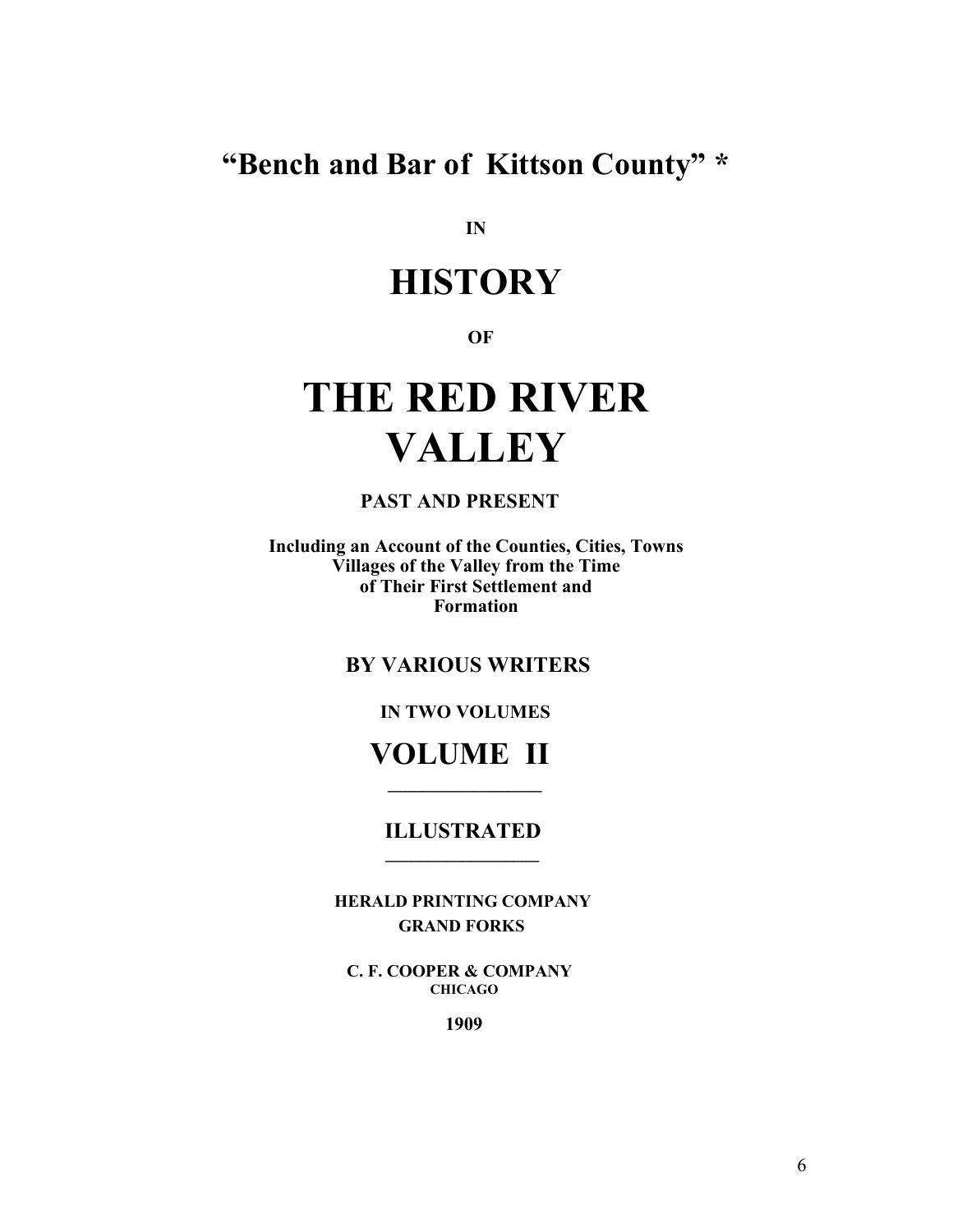### Bench and Bar of Kittson County.

**By** 

### P. H. Konzen.

Kittson county, having been since its organization successively apart of the eleventh and the fourteenth judicial districts of this state, the personnel of the bench is treated in elsewhere in this volume. It remains to speak of the court with special reference to the earlier terms held in this county.

The first term to be held, after the separation of this county from the county of Polk, to which it was attached for judicial purposes immediately after its organization, was fixed by an act of the legislature for the third Monday in June, 1881, but for some reason this term was adjourned until the 5th day of July. It was held in the south store room under Hotel Hallock, where a temporary platform was built for the judge, with a small office table in front of him. Judge O. P. Stearns presided, Frank Laughlin, of St. Vincent, was clerk, and John A. Vanstrum sheriff, while R. R. Hedenborg, who had been elected to that office in the fall of 1880, was county attorney. There were three cases on the calendar. The first criminal case tried in the county was the case of the State of Minnesota vs. Hugh Drain, indicted upon the charge of grand larceny for stealing a yoke of oxen from one J. J. Conrads. He was duly convicted and drew a sentence of three years in the penitentiary. The first civil action was the case of M. I. Northrup vs. J. A. Vanstrum, sheriff, being an action in conversion for the seizure and sale of certain goods under execution.

The bar of this county was at that time represented by County Attorney R. R. Hedenberg, who located at St. Vincent in 1879, [945] and P. H. Konzen, who had located at Hallock in April, 1880. The cases on the calendar numbered three civil and one criminal and, except for the county attorney who looked after the criminal case, they were taken care of by Reynolds  $\&$ Watts and Ives & McLean, of Crookston, and Warner & Stevens, of St. Paul. The term was finished in two and a half days, and the balance of last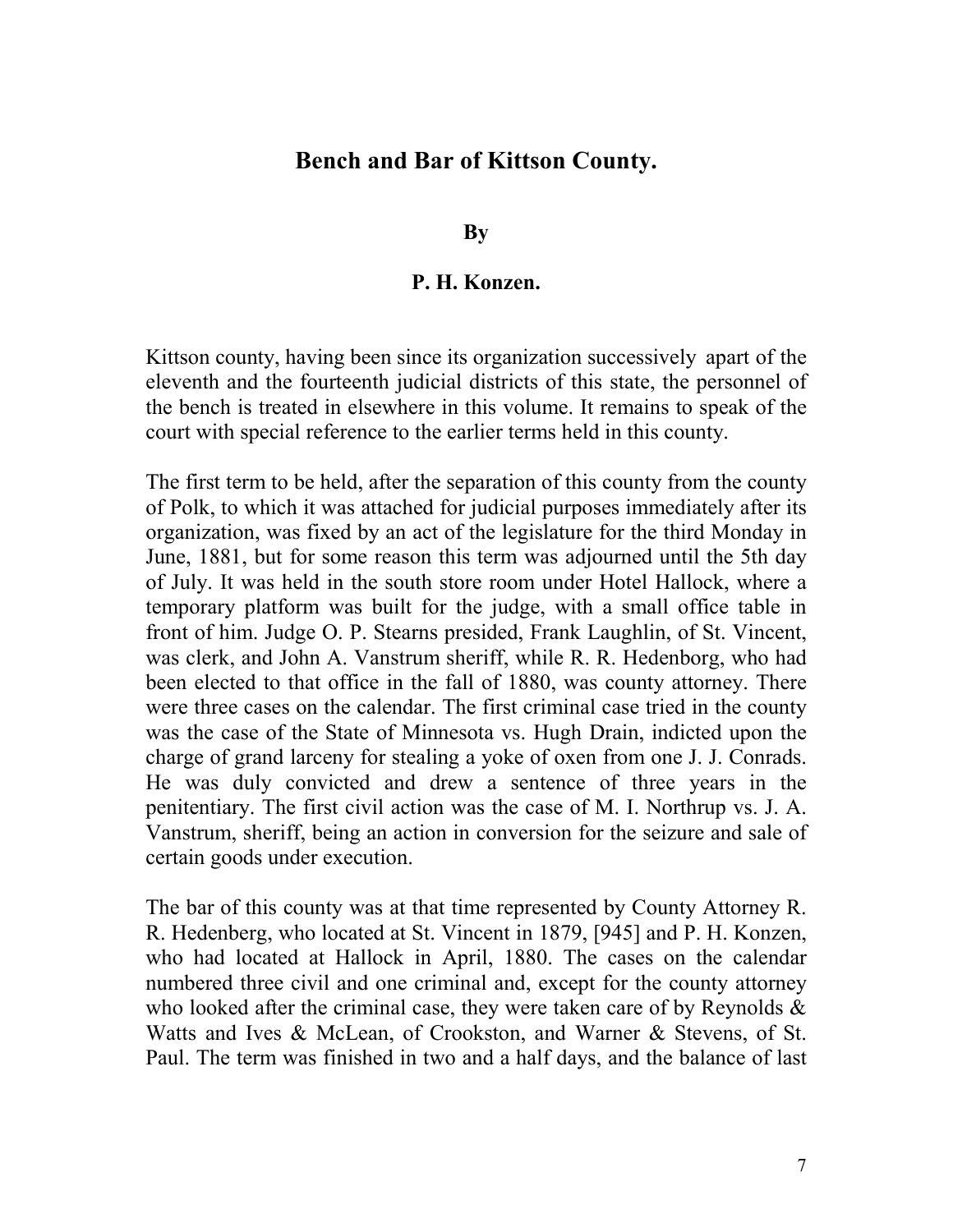day, awaiting the arrival of the train south, was spent fishing by the court and attorneys, after each catching his own frogs for bait. To the younger members of the bar it was rather an amusing circumstance to see Judge Stearns, then well up in years and of a very dignified and patriarchal appearance, lay aside his judicial dignity and pursue the diminutive amphibians with an agility which surprised them all.

Annual terms were held thereafter until the year 1903, when regular spring and fall terms were provided for by the legislature. The office of clerk of the court was held successively by Frank McLaughlin, W. F. Wallace, Olaf A. Holther, Charles Clow, N. G. Ehrenstrom and E. A. Johnson, the latter being the present incumbent. The office of sheriff was held successively by John A. Vanstrum, Oscar Younggren and O. J. Anderson, the latter the present incumbent. The first grand jury summoned for this county consisted of the following: J. Peter Johnson, W. H. Miller, F. W. Wagoner, John O. Sullivan, Lars Ekund, E. G. Thomas, John Finney, T. B. Newcomb, N. C. Moore, N. P. Peterson, J. McGlashen, Knute O. Wold, J. S. Lindgren, Alfred Larson, Andrew Murphy, E. N. Davis, Mathew Cowan, F. Chase, Albert Hams, Henry Graham, Robert W. Lowery, W. R. Bell and D. F. Brawley.

The first petit jury was composed of the following: M. A. Holther, John B. Fee, Thomas McGlothlin, C. Pelan, W. H. Moore, John Jenkins, Jr., F. Almey, Charles Clow, James I. Kirk, George Ash, John Long, H. J. Moore, Thomas Toner, Hugh Kennedy, Lars Mattson, Jonas Sandberg, Ralph Brown, John Buie, Richard Forbes, Ole Norland, John Lindblom, Edward Cammeron, W. H. Alley and Michael Fortune.

While there were no important cases tried here in an early day and, as in most agricultural counties of the state, but little of importance transpired during our terms to vary the monotony [946] of legal routine, the following may be cited as among the amusing incidents and happenings: At the May, 1883, term an indictment was returned by the grand jury against one Kate Rafferty, an Irish woman of rather more rustic than criminal proclivities, charging her with having made assault upon one, Donald Morrison, with a dangerous weapon, to-wit., a firearm commonly called a pistol, which was then and there loaded with powder and leaden bullets, with intent then and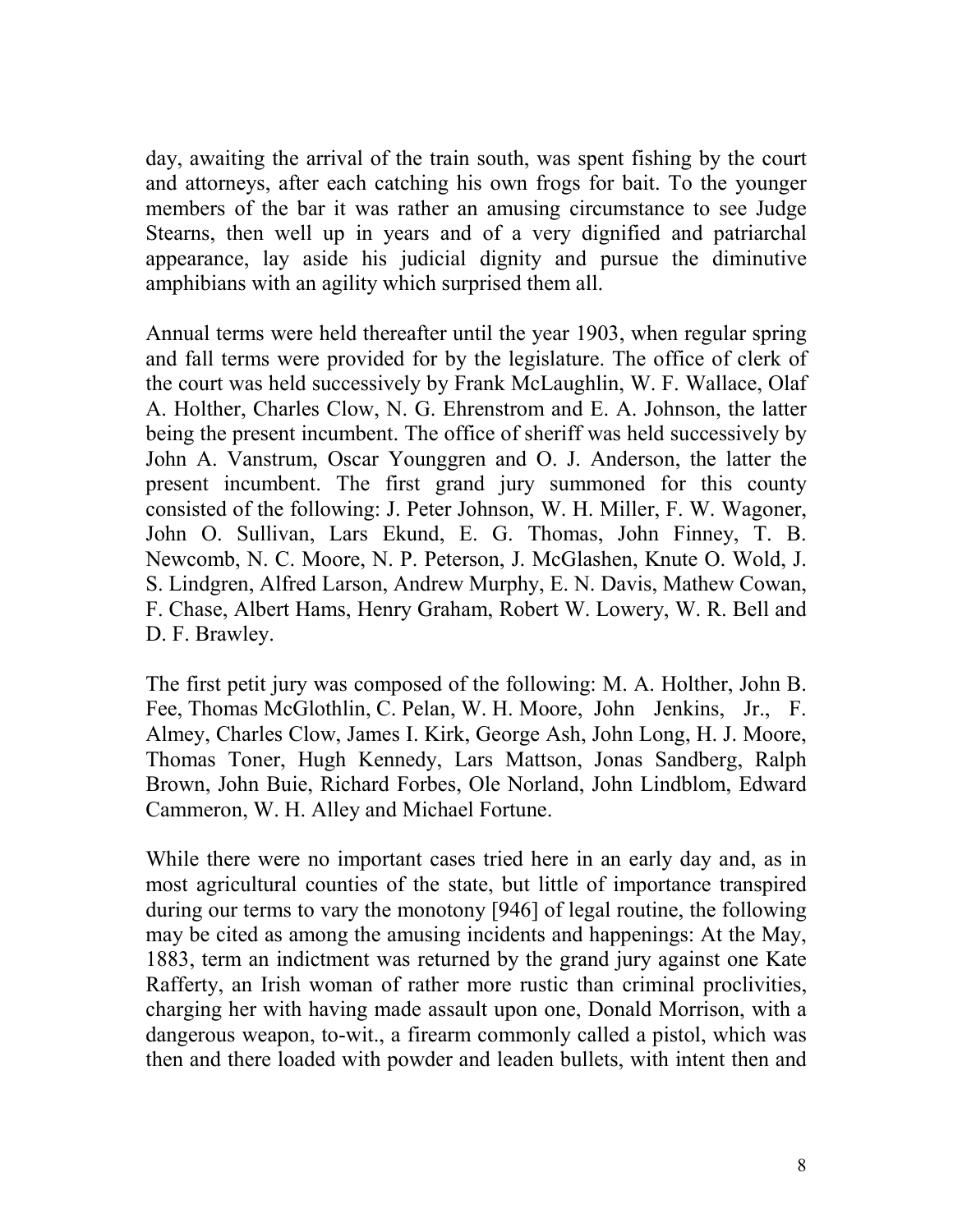there to do him, the said Donald Morrison, great bodily harm. In order to explain the circumstances of the assault it is necessary to state that Mrs. Rafferty was "holding down a claim," which she was guarding very jealously, and, on account of her husband being away at work on the railroad in Manitoba, she was suspicious that certain evil-disposed persons were casting covetous eyes upon her claim. On the day in question Morrison, with a companion, was seen walking across the tract which she called her own, in a suspicious manner, as she thought, and seizing the "dangerous weapon" in question she started in pursuit, and with its gaping muzzle pointed in Morrison's direction, ordered him peremptorily to vacate the premises. Morrison promptly swore out a warrant against her, and the grand jury returned "a true bill." Kate appeared in court with the weapon which she claimed to have used. It was an old-fashioned, muzzle-loading horse-pistol, of formidable size, thoroughly rusted, with the nipple completely battered down. It had probably not seen service for twenty-five years or more. W. W. Irwin, of St. Paul, then in the prime his reputation as a criminal lawyer, was retained to defend Mrs. Rafferty. In due time she took the stand in her own behalf, Mr. Irwin drew from his pocket the weapon and handed it to Mrs. Rafferty with the question, "Is this the gun that you had?" Mrs. Rafferty took the weapon and answered in a rich Irish accent, "Yis, your honor, that is it," at the same time snapping the hammer several times. Judge Stearns, with his brow knit and his eyes flashing fire, cried out in excited voice, "Stop, stop, stop snapping that weapon in here!" By this time Kate realized that the judge was afraid that the weapon might be discharged and, in order to assure him of its absolute safety, cried out, "Oh, your honor, it ain't loaded," and pointing it directly at him, snapped [947] it again several times. At this time the court sat in the schoolhouse and the judge's position was behind the teacher's desk. Forgetting his dignity, he slipped from his seat and crouched behind the desk, shouting, "Stop, stop, or I'll have you arrested!" After recovering himself from the floor, with his eyes darting vengeance upon the prisoner, he blurted out, "Woman, if you were a man, I'd have you arrested right now." The "Tall Pine of the North" regarded this episode with infinite amusement.

At the general term of court held in March, 1888, the action of Thrane vs. Holmberg came up for trial. Plaintiff had sued for the killing of a dog and claimed damages in the sum of fifty dollars. Attorney P. H. Konzen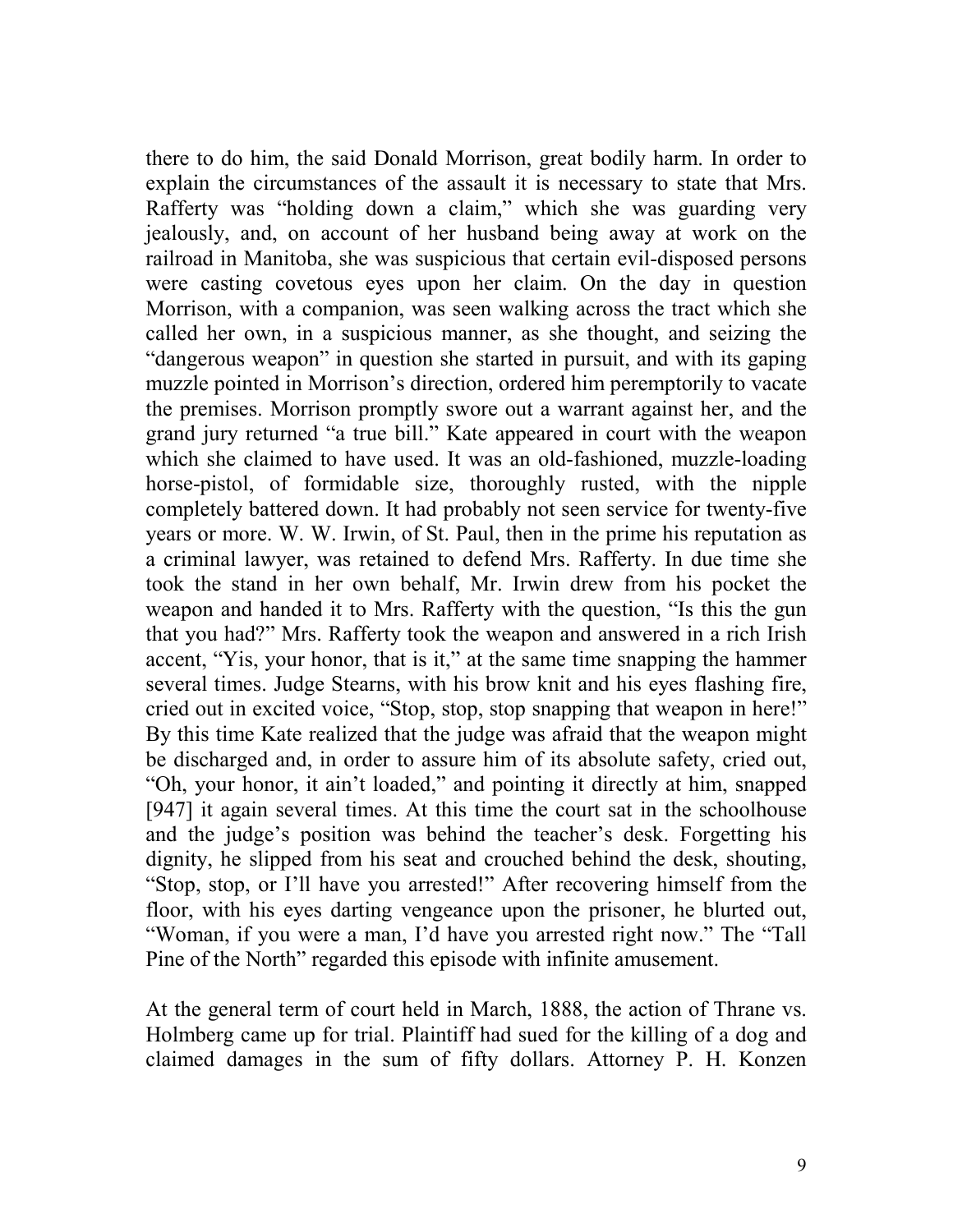appeared for the plaintiff and Hon. H. Steenerson, of Crookston, for the defendant. Plaintiff had testified that a certain party had offered him fifty dollars for the dog and which offer plaintiff had refused. This testimony was given for the purpose of fixing the value of the dog, and as the person referred to had left the country, this was about the only corroborative evidence as to the value. Mr. Steenerson began to cross-examine the plaintiff as to the offer and requested him to repeat the conversation he had had with the party, and exact language used by him in making the offer, when the following colloquy ensued:

Mr. Steenerson—"Will you please state the exact language used?"

Mr. Thrane—"Well, we were out hunting together with the dog, and after we got back this party asked me what I would for him, and I told him fifty dollars."

Mr. Steenerson—"Well, did he say that he would pay you that for him?"

Thrane—"No."

Mr. Steenerson—"Well, what did he do when you told him you would take fifty dollars for the dog?"

Mr. Thrane—"Nothing; he went to North Dakota and I have not seen him since."

Mr. Steenerson—"Then let me go over that offer again. As I understand it, he asked you what you would take for the dog, you told him fifty dollars, and then he left the state and went to North Dakota and never came back is that right?" [948]

Mr. Thrane—"Yes, sir."

Mr. Steenerson—"I don't blame him; I would have done the same thing."

The jury returned a verdict for the plaintiff in the sum of six cents.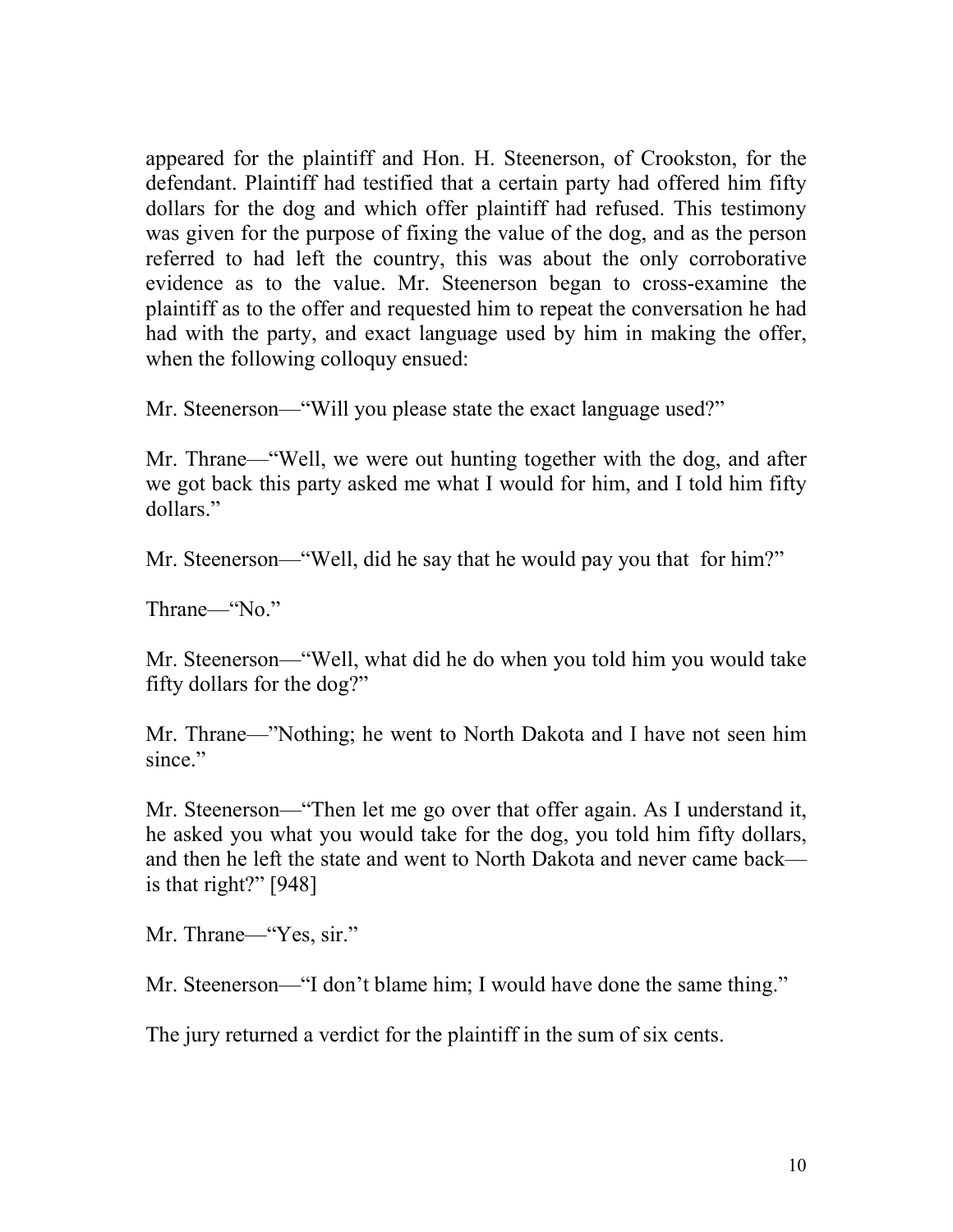Among other old attorneys who practiced in Kittson county there was Frank MacGowan, of St. Vincent, who was admitted to practice in the court room in Hallock. He is now in Lewiston, Mont. He taught the first term of school in the Joe river district.

W. H. Alley, at one time the partner of Mr. Konzen, was the county attorney of the county for one term. He is now located in Roseau.

George E. Holcomb practiced law in Hallock in the late eighties. He afterwards went to the Pacific Coast and became interested in a townsite of a growing town, and when he sold out his lots there he went to Cuba, where he superintendent a large estate for many years. At present he resides on his large farm near Argyle in Marshall county.

The bar of Kittson county is now made up of P. H. Konzen and R. R. Hedenberg, heretofore mentioned, and the following:

Elmer C. Yetter, who came to Hallock in 1893 and the senior member of the firm of Yetter & Blethen. Mr. Yetter is the present mayor of Hallock and the president of the First National Bank of the village. His junior partner, Ralph V. Blethen, is a graduate of the law department of the University of Wisconsin, was admitted to practice in this state in the fall of 1902, and came to Hallock immediately afterwards.

C. O. Ofsthun, of Karlstad, the cashier of the State Bank of that place, is also an attorney, having been admitted to practice in 1904. He is a graduate of the law department of the University of the State of Minnesota.

Edward Nelson, the present register of deeds of the county, is the latest addition to the bar. He passed the state examination in May, 1909, and took the oath of an attorney at the June term of court at Hallock the same year.

In this connection, mention may also be made of J. D. Henry, the junior member of the firm of Konzen & Henry, who, while [949] not admitted to the bar, is no inconsiderable factor in the firm. Mr. Henry handles the commercial collections of the firm.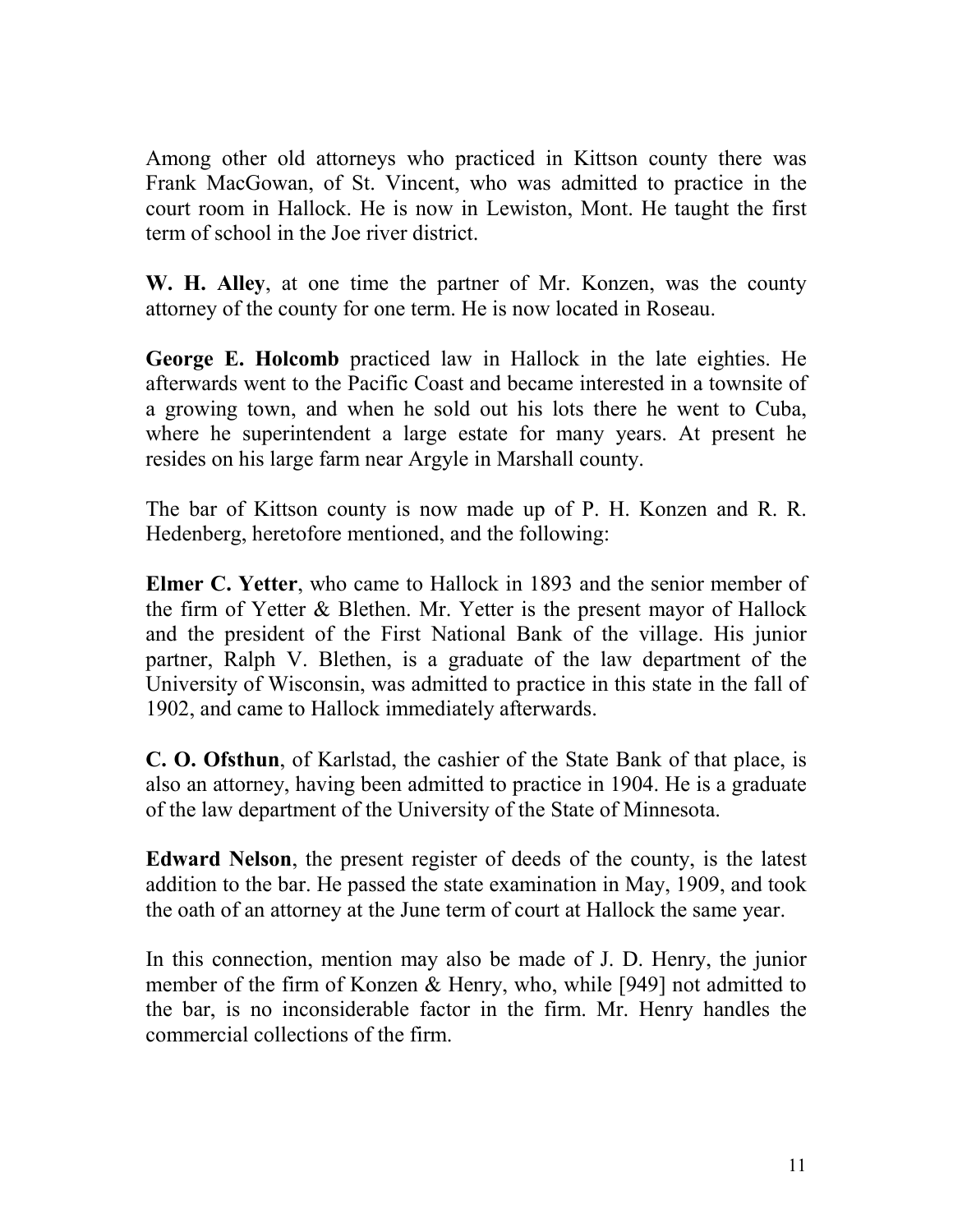R. R. Hedenberg is a pioneer resident of Kittson county. He was born in Carlstorp parish, Sweden, November 16, 1854. In 1867 he came with his parents from Sweden to Red Wing, Minn. He was then twelve years old, the eldest of a family of eight children. Within a month after their arrival in this country, his father and five of the children died of cholera. His remaining brother and sister died while children, and after the death of his mother he was the only one left of this family.

He studied law in the law office of Colonel William Colville and Charles N. Akers, at Red Wing, and was admitted to practice as an attorney May 16, 1879. He located in St. Vincent where he remained till the spring of 1890, when be removed to Hallock, where he now resides. At the first county election held the county, being in 1879, he was elected county attorney and has held that office ever since except during the years of 1889-1892, when he was the judge of probate of the county. He is still the county attorney of Kittson county.

He has been a painstaking, trustworthy, energetic prosecuting attorney, and his conservatism and carefulness have been the means of much saving in a financial way to the county.

Mr. Hedenberg was married July 8, 1893, to Corinne L. Davidson. They have had six children, of which Anna Corinne, Robert Davidson, Winfred Giroux and Margaret Elizabeth are living, two having died in infancy.

P. H. Konzen, the present village attorney of Hallock, is one the pioneers of Kittson county, having located here in the spring of 1881, then a young man of twenty-four years. He was born on the 27th of May, 1857, in Chickasaw county, Iowa, on a farm embracing the present site of the village of Lawler. His parents emigrated from Germany in 1852 and the following year located upon the farm upon which the subject of this sketch first saw the light of day. He was the third child of a family of five, three sons and two daughters, all still alive. He was educated in public schools of Lawler, afterward attending an academy at Bradford, in that county, and completing his education by a term at the University of Iowa City, and a course at Baylee's mer-[950]-cantile college at Keokuk, Ia. His boyhood life was spent upon the farm until the age of seventeen, when he began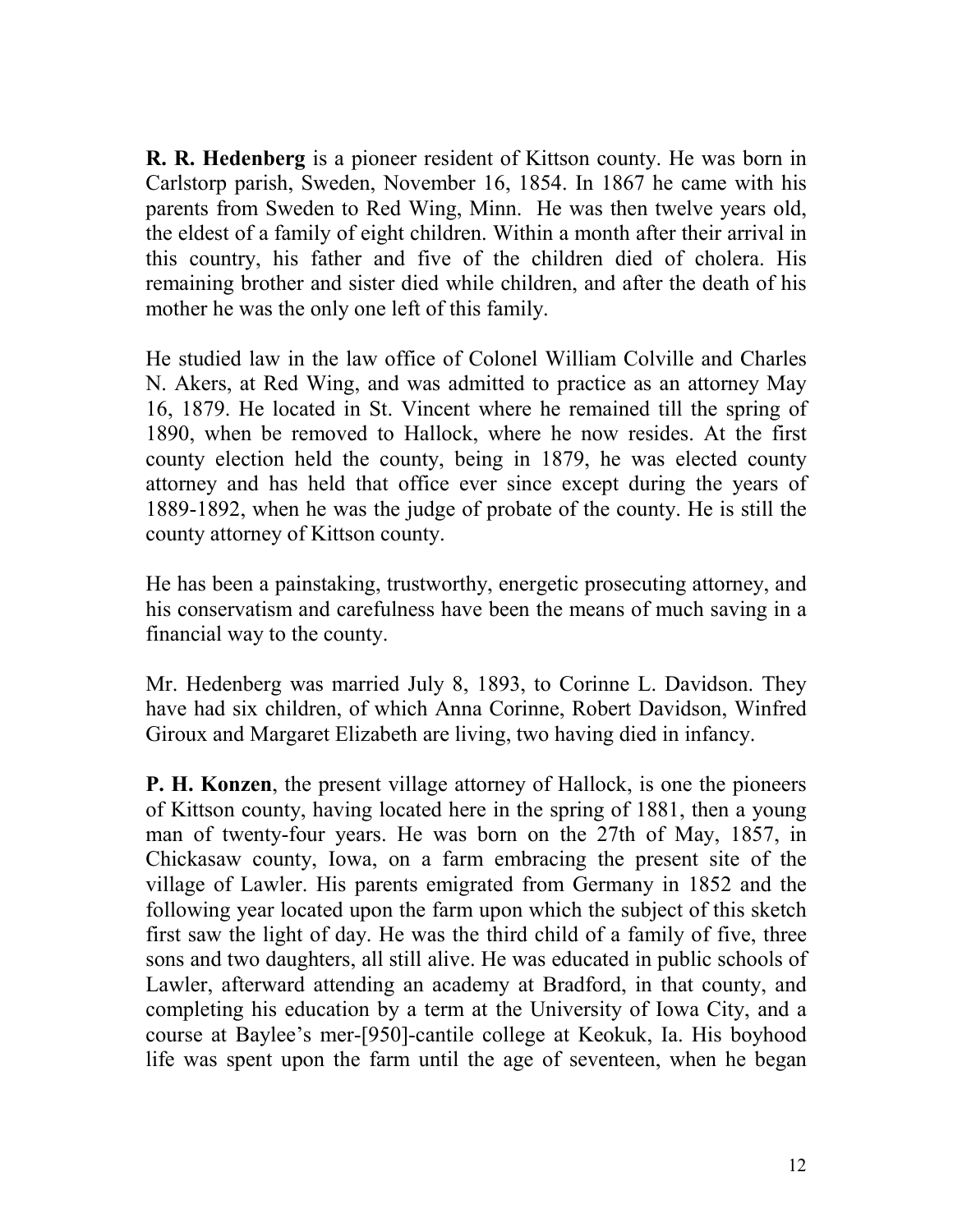teaching school, which profession he followed during the formative period of his career and while completing his education.

In 1878 he began the study of law, at first in the office of H. H. Potter at New Hampton, and afterwards under the direction of John R. Geeting, a gentleman who has since risen to considerable distinction as a criminal lawyer in the city of Chicago, Ill. Mr. Konzen first came to Minnesota in 1879, and entered the law office of a Mr. Parker, at Sleepy Eye, where he remained until the fall of that year, when he again returned to Iowa to accept the nomination tendered him by his friends for the office of county superintendent of schools of his native county. He was defeated in the election and entered into the newspaper business editing the Lawler "Herald" until the spring of 1881, when he sold out, and coming to the Red River valley, he at once recognized the grand possibilities of this garden spot of the world and settled at Hallock, then a hamlet numbering not more than half a dozen buildings, where he opened a law office and, in the word of the immortal Horace Greeley, has "grown up with the country."

In the fall of 1881 Mr. Konzen was elected county superintendent of schools for Kittson county, which position he held for some years, having been three times re-elected. He has since held various public offices as county attorney, president of the Kittson County Agricultural Association, and in 1898 was the Republican nominee for member of the state legislature for the sixty-third legislative district. Although defeated by the tide of Populism, he received a creditable vote and conducted a model campaign. Mr. Konzen is one of the most progressive and public-spirited citizens of Kittson county, was for many years a member of the school board of Hallock, and it is chiefly owing to his push and perseverance that that thriving village can boast of a high school second to none in the state. Mr. Konzen was elected mayor of Hallock in 1897, which position he held until 1906, to the eminent satisfaction of its people. Mr. Konzen is recognized as one of the ablest and most prominent attorneys north of Crookston, and during his residence at Hallock has amassed a snug little fortune, [951] besides building up a professional and business reputation of which he may well be proud. He has helped in an eminent degree to shape the destiny of his city, and when the history of Kittson shall be written he will appear as one of its most conspicuous figures.